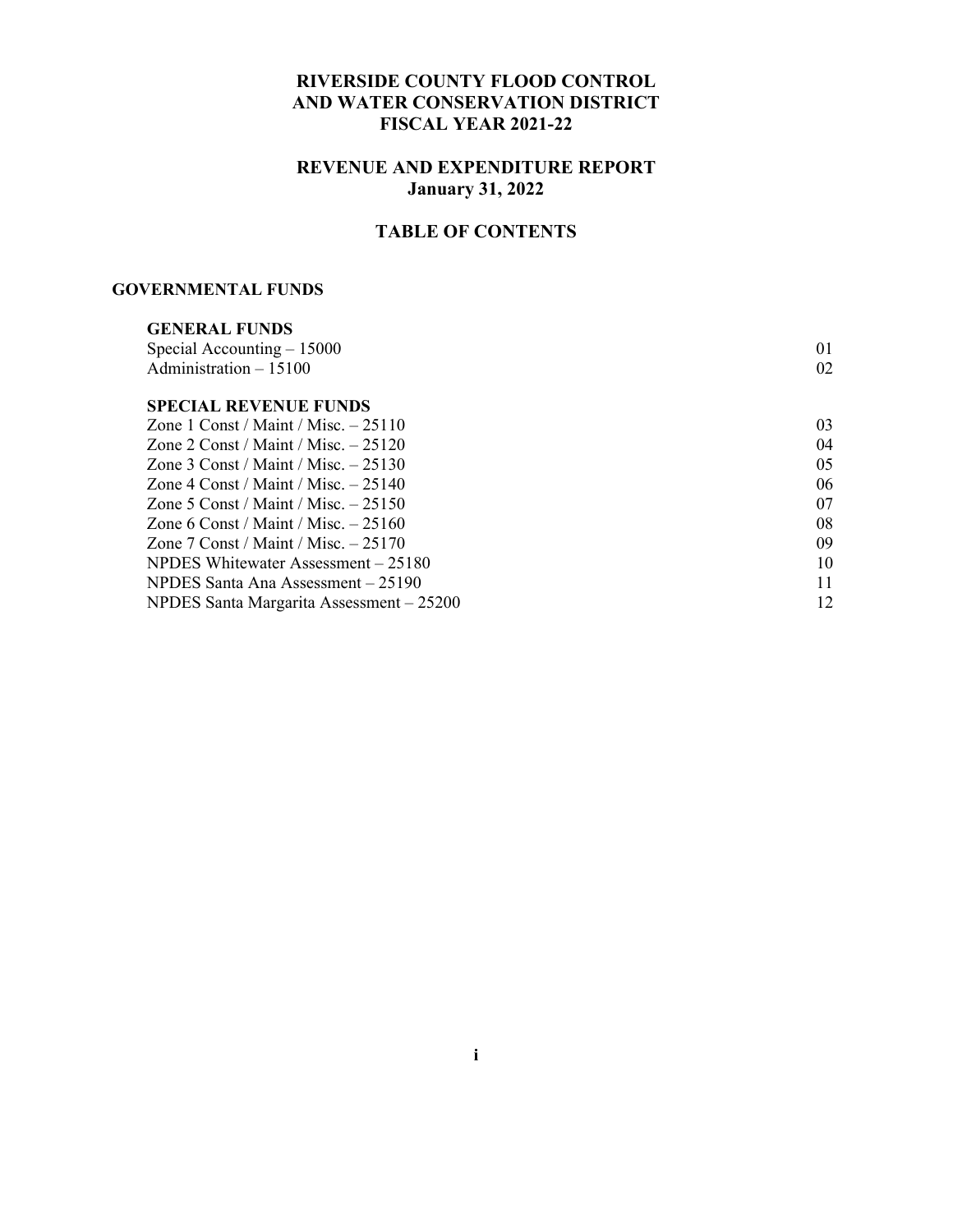#### **Revenue and Expenditure Report Fund 15000 -- Special Accounting As Of 1/31/22**

|                                 | Month-To-Date | Year-To-Date  | Year-To-Date | Bdgt. to Act. |          |
|---------------------------------|---------------|---------------|--------------|---------------|----------|
|                                 | Actual        | <b>Budget</b> | Actual       | Variance      | Pct.     |
| <b>Revenues</b>                 |               |               |              |               |          |
| <b>Charges For Services</b>     | \$45,660      | \$1,150,000   | \$228,553    | \$921,447     | 19.9%    |
| <b>Total Revenues</b>           | \$45,660      | \$1,150,000   | \$228,553    | \$921,447     | 19.9%    |
| <b>Expenditures</b>             |               |               |              |               |          |
| Salaries and Benefits           | \$76,875      | \$789,400     | \$602,725    | \$186,675     | 76.4%    |
| Services and Supplies           | (33, 828)     | 493,607       | (155,888)    | 649,495       | $-31.6%$ |
| <b>Other Charges</b>            |               | 45.000        | 35.071       | 9,929         | 77.9%    |
| Transfers Out                   | 0             | 1,000         | 0            | 1.000         | $0.0\%$  |
| <b>Total Expenditures</b>       | \$43,047      | \$1,329,007   | \$481.907    | \$847,100     | 36.3%    |
| <b>Total Special Accounting</b> | \$2,613       | (\$179,007)   | (\$253,354)  | \$74,347      | 141.5%   |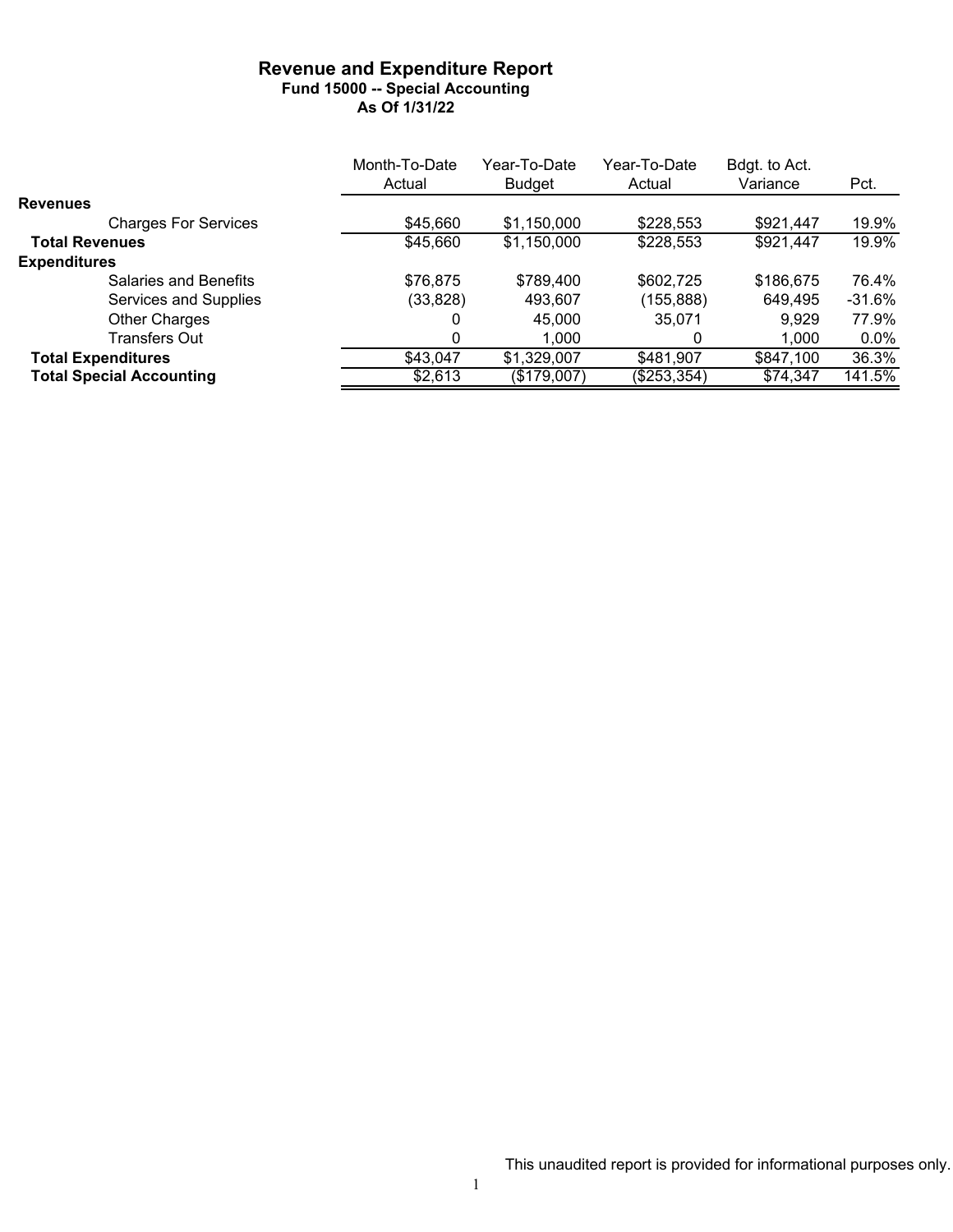### **Revenue and Expenditure Report Fund 15100 -- Flood Administration**

|                                            | Month-To-Date<br>Actual | Year-To-Date<br><b>Budget</b> | Year-To-Date<br>Actual | Bdgt. to Act.<br>Variance | Pct.      |
|--------------------------------------------|-------------------------|-------------------------------|------------------------|---------------------------|-----------|
| <b>Revenues</b>                            |                         |                               |                        |                           |           |
| <b>Property Taxes</b>                      | \$1,082,536             | \$4,607,207                   | \$2,666,874            | \$1,940,333               | 57.9%     |
| Redevelopment                              | 0                       | 900,000                       | 635,010                | 264,990                   | 70.6%     |
| Intergovernmental                          | 14,008                  | 42,000                        | 20,011                 | 21,989                    | 47.6%     |
| <b>Charges For Services</b>                | 21,069                  | 25,275                        | 61,170                 | (35, 895)                 | 242.0%    |
| <b>Charges For Administrative Services</b> | 2,697                   | 10.000                        | 12,848                 | (2,848)                   | 128.5%    |
| <b>Investment Earnings</b>                 | 555                     | 94,191                        | 5,441                  | 88,750                    | 5.8%      |
| Transfers In                               | 24,450                  | 535,000                       | 159,849                | 375,151                   | 29.9%     |
| <b>Total Revenues</b>                      | \$1,145,314             | \$6,213,673                   | \$3,561,203            | \$2,652,470               | 57.3%     |
| <b>Expenditures</b>                        |                         |                               |                        |                           |           |
| <b>Salaries and Benefits</b>               | \$278,901               | \$7,029,506                   | \$4,531,602            | \$2,497,904               | 64.5%     |
| Services and Supplies                      | 926,671                 | 289,892                       | (1,336,339)            | 1,626,231                 | $-461.0%$ |
| <b>Other Charges</b>                       | 0                       | 1,000                         |                        | 1.000                     | $0.0\%$   |
| <b>Transfers Out</b>                       | 0                       | 1,000                         | 0                      | 1,000                     | $0.0\%$   |
| <b>Total Expenditures</b>                  | \$1,205,572             | \$7,321,398                   | \$3,195,262            | \$4,126,136               | 43.6%     |
| <b>Total Flood Administration</b>          | (\$60,258)              | (\$1,107,725)                 | \$365,941              | (\$1,473,666)             | $-33.0%$  |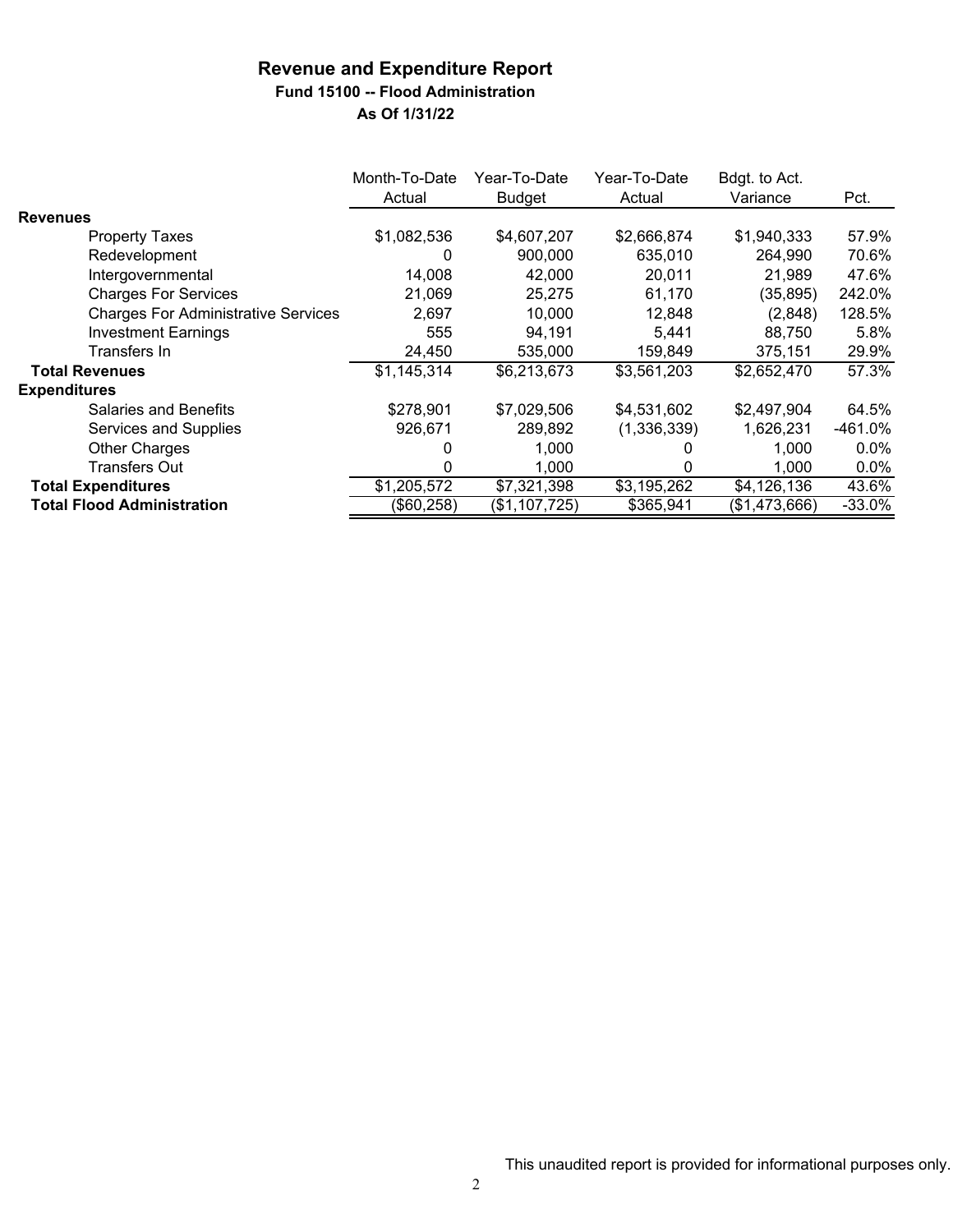## **Fund 25110 -- Zone 1 Const-Maint-Misc**

|                       |                                      | Month-To-Date<br>Actual | Year-To-Date<br><b>Budget</b> | Year-To-Date<br>Actual | Bdgt. to Act.<br>Variance | Pct.              |
|-----------------------|--------------------------------------|-------------------------|-------------------------------|------------------------|---------------------------|-------------------|
| <b>Revenues</b>       |                                      |                         |                               |                        |                           |                   |
|                       | <b>Property Taxes</b>                | \$2,240,606             | \$9,547,558                   | \$5,519,860            | \$4,027,698               | 57.8%             |
|                       | Redevelopment                        | 0                       | 3,694,075                     | 2,564,995              | 1,129,080                 | 69.4%             |
|                       | Intergovernmental                    | 28,996                  | 79,180                        | 41,423                 | 37,757                    | 52.3%             |
|                       | <b>Charges For Services</b>          |                         | 0                             | 24,982                 | (24, 982)                 | N/A               |
|                       | Area Drainage Plan Fees              |                         | 5,000                         | 343,869                |                           | (338,869) 6877.4% |
|                       | <b>Investment Earnings</b>           | 2,738                   | 523,284                       | 20,098                 | 503,186                   | 3.8%              |
|                       | Use of Assets                        | 1,722                   | 267,097                       | 264,401                | 2,696                     | 99.0%             |
| <b>Total Revenues</b> |                                      | \$2,274,061             | \$14,116,194                  | \$8,779,628            | \$5,336,566               | 62.2%             |
| <b>Expenditures</b>   |                                      |                         |                               |                        |                           |                   |
|                       | <b>Salaries and Benefits</b>         | \$270,791               | \$6,063,347                   | \$2,503,498            | \$3,559,849               | 41.3%             |
|                       | Services and Supplies                | 205,831                 | 4,653,265                     | 1,820,202              | 2,833,063                 | 39.1%             |
|                       | Other Charges                        | 0                       | 7,479,877                     | 65,832                 | 7,414,045                 | 0.9%              |
|                       | <b>Capital Outlay</b>                | 103,799                 | 2,414,920                     | 639,975                | 1,774,945                 | 26.5%             |
|                       | Transfers Out                        | 3,802                   | 812,722                       | 29,066                 | 783,656                   | 3.6%              |
|                       | <b>Total Expenditures</b>            | \$584,223               | \$21,424,131                  | \$5,058,573            | \$16,365,558              | 23.6%             |
|                       | <b>Total Zone 1 Const-Maint-Misc</b> | \$1,689,838             | $(\$7,307,937)$               | $\sqrt{33,72}1,054$    | (\$11,028,991)            | $-50.9%$          |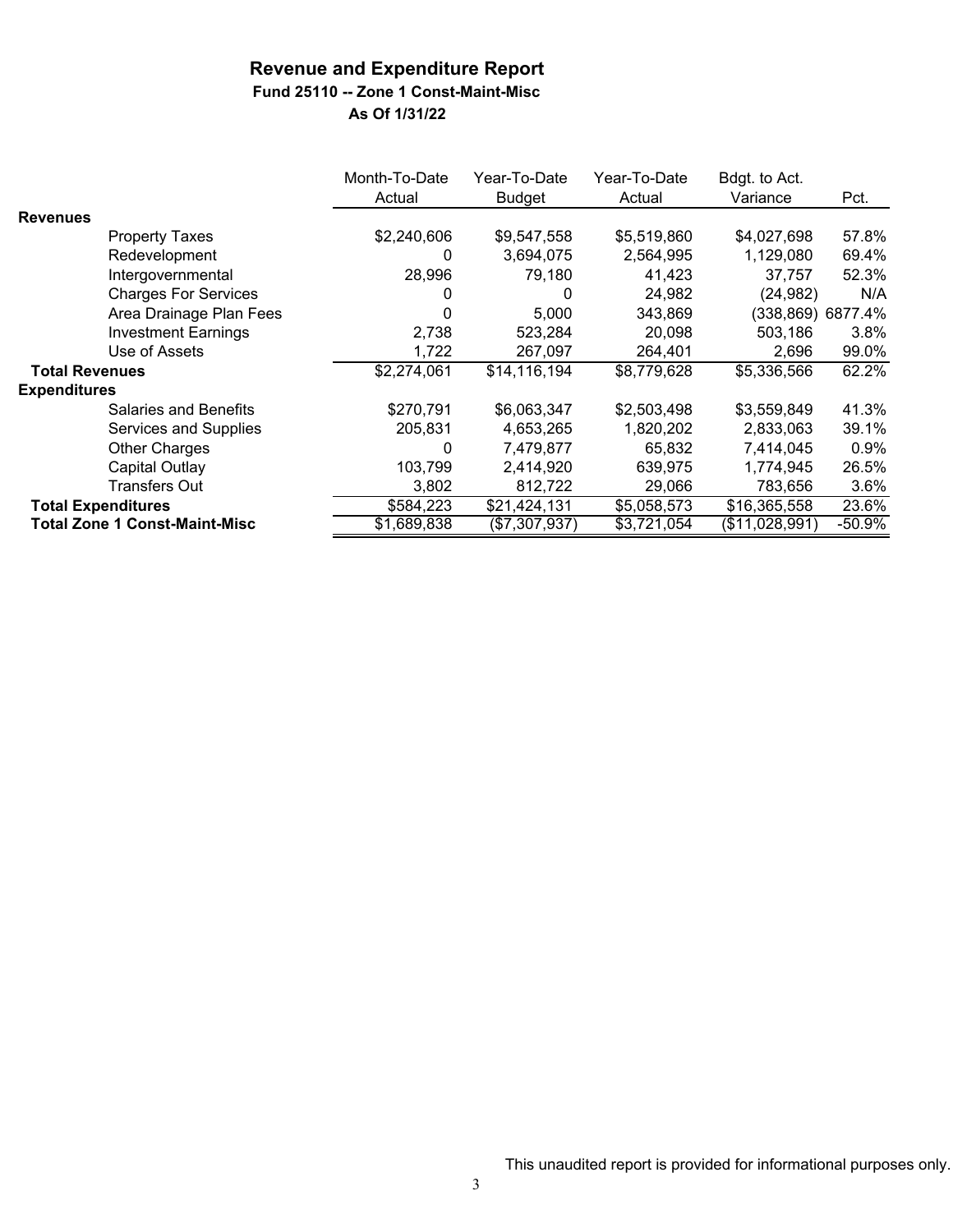# **Fund 25120 -- Zone 2 Const-Maint-Misc**

|                       |                                      | Month-To-Date<br>Actual | Year-To-Date<br>Budget | Year-To-Date<br>Actual | Bdgt. to Act.<br>Variance | Pct.      |
|-----------------------|--------------------------------------|-------------------------|------------------------|------------------------|---------------------------|-----------|
| <b>Revenues</b>       |                                      |                         |                        |                        |                           |           |
|                       | <b>Property Taxes</b>                | \$4,017,449             | \$16,380,878           | \$9,896,391            | \$6,484,487               | 60.4%     |
|                       | Redevelopment                        | 0                       | 2,394,496              | 1,764,722              | 629,774                   | 73.7%     |
|                       | Intergovernmental                    | 17,970                  | 146,023                | 137,527                | 8,496                     | 94.2%     |
|                       | <b>Charges For Services</b>          | 0                       | 0                      | 20                     | (20)                      | N/A       |
|                       | Area Drainage Plan Fees              | 0                       | 1,000                  | 3,815                  | (2,815)                   | 381.5%    |
|                       | <b>Investment Earnings</b>           | 5,448                   | 1,214,639              | 37,991                 | 1,176,648                 | 3.1%      |
|                       | Use of Assets                        | 0                       | 300                    | 600                    | (300)                     | 200.0%    |
| <b>Total Revenues</b> |                                      | \$4,040,868             | \$20,137,336           | \$11,841,066           | \$8,296,270               | 58.8%     |
| <b>Expenditures</b>   |                                      |                         |                        |                        |                           |           |
|                       | <b>Salaries and Benefits</b>         | \$317,931               | \$9,904,079            | \$3,614,394            | \$6,289,685               | 36.5%     |
|                       | Services and Supplies                | 143,512                 | 7,235,485              | 2,361,080              | 4,874,405                 | 32.6%     |
|                       | <b>Other Charges</b>                 | 0                       | 15, 151, 226           | 24,855                 | 15,126,371                | 0.2%      |
|                       | Capital Outlay                       | 305,000                 | 12,694,301             | 343,605                | 12,350,696                | 2.7%      |
|                       | Transfers Out                        | 4,579                   | 1,147,856              | 26,388                 | 1,121,468                 | 2.3%      |
|                       | <b>Total Expenditures</b>            | \$771,022               | \$46,132,947           | \$6,370,321            | \$39,762,626              | 13.8%     |
|                       | <b>Total Zone 2 Const-Maint-Misc</b> | \$3,269,846             | (\$25,995,611)         | \$5,470,745            | (\$31,466,356)            | $-21.0\%$ |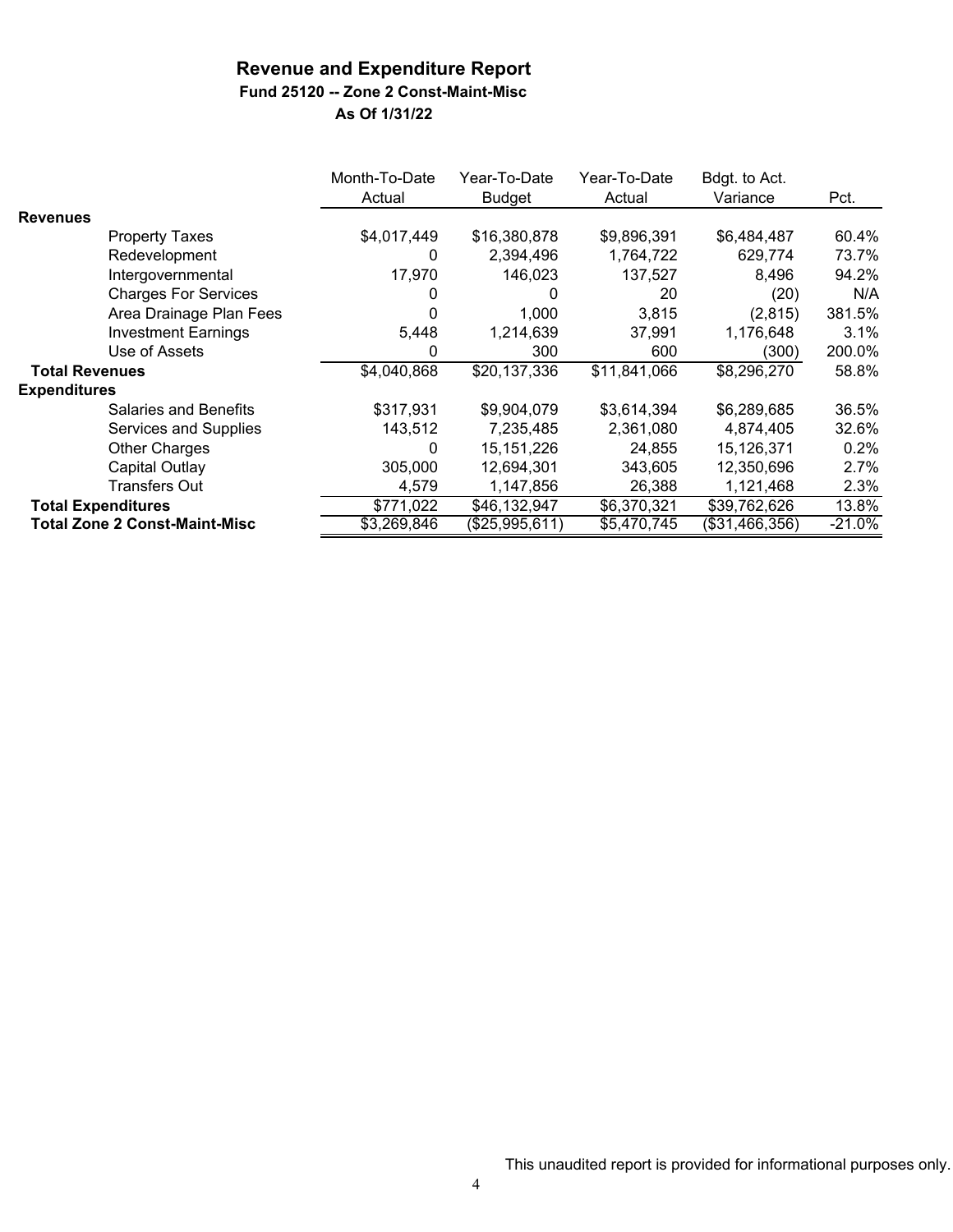### **Revenue and Expenditure Report Fund 25130 -- Zone 3 Const-Maint-Misc**

|                           |                                      | Month-To-Date<br>Actual | Year-To-Date<br>Budget | Year-To-Date<br>Actual | Bdgt. to Act.<br>Variance | Pct.     |
|---------------------------|--------------------------------------|-------------------------|------------------------|------------------------|---------------------------|----------|
| <b>Revenues</b>           |                                      |                         |                        |                        |                           |          |
|                           | <b>Property Taxes</b>                | \$524,851               | \$2,256,883            | \$1,292,856            | \$964,027                 | 57.3%    |
|                           | Redevelopment                        | 0                       | 989,687                | 540,721                | 448,966                   | 54.6%    |
|                           | Intergovernmental                    | 6,792                   | 262,601                | 9.703                  | 252,898                   | 3.7%     |
|                           | <b>Charges For Services</b>          | 0                       | 0                      | 60                     | (60)                      | N/A      |
|                           | <b>Investment Earnings</b>           | 514                     | 108,433                | 3,558                  | 104,875                   | 3.3%     |
| <b>Total Revenues</b>     |                                      | \$532,157               | \$3,617,604            | \$1,846,897            | \$1,770,707               | 51.1%    |
| <b>Expenditures</b>       |                                      |                         |                        |                        |                           |          |
|                           | Salaries and Benefits                | \$32,817                | \$1,541,649            | \$475,660              | \$1,065,989               | 30.9%    |
|                           | Services and Supplies                | 38,720                  | 1,552,606              | 511,410                | 1,041,196                 | 32.9%    |
|                           | Other Charges                        | 0                       | 18.195                 | O                      | 18.195                    | $0.0\%$  |
|                           | Capital Outlay                       | 0                       | 4,019,332              | 0                      | 4,019,332                 | $0.0\%$  |
|                           | <b>Transfers Out</b>                 | 481                     | 239,105                | 4,393                  | 234,712                   | 1.8%     |
| <b>Total Expenditures</b> |                                      | \$72,018                | \$7,370,887            | \$991,463              | \$6,379,424               | 13.5%    |
|                           | <b>Total Zone 3 Const-Maint-Misc</b> | \$460,139               | (\$3,753,283)          | \$855,433              | (\$4,608,716)             | $-22.8%$ |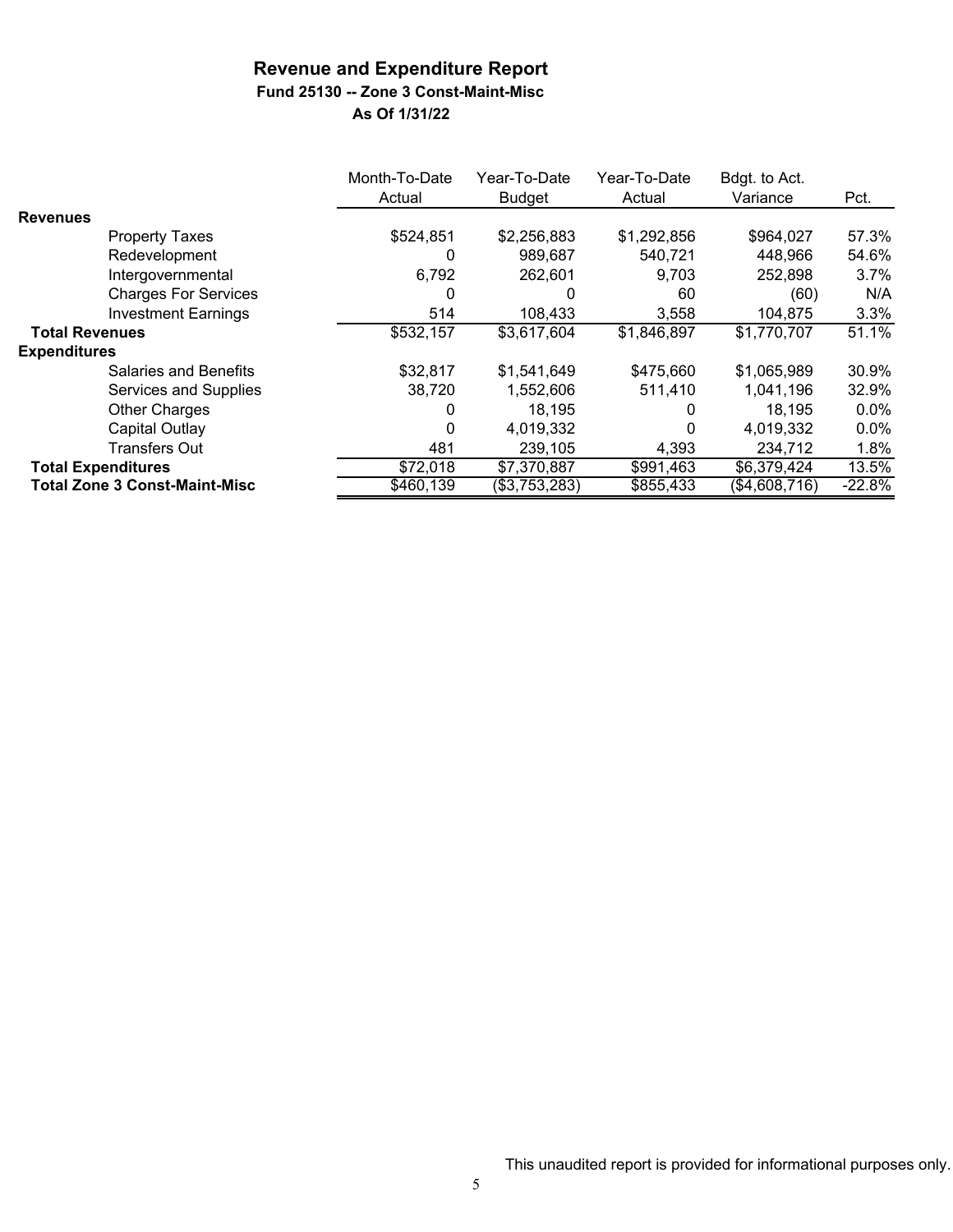## **Fund 25140 -- Zone 4 Const-Maint-Misc**

|                       |                                      | Month-To-Date<br>Actual | Year-To-Date<br><b>Budget</b> | Year-To-Date<br>Actual | Bdgt. to Act.<br>Variance | Pct.   |
|-----------------------|--------------------------------------|-------------------------|-------------------------------|------------------------|---------------------------|--------|
| <b>Revenues</b>       |                                      |                         |                               |                        |                           |        |
|                       | <b>Property Taxes</b>                | \$4,314,634             | \$17,569,841                  | \$10,630,386           | \$6,939,455               | 60.5%  |
|                       | Redevelopment                        | 0                       | 3,073,901                     | 2,453,965              | 619,936                   | 79.8%  |
|                       | Intergovernmental                    | (255, 176)              | 492,663                       | 405,563                | 87,100                    | 82.3%  |
|                       | <b>Charges For Services</b>          | 0                       | 0                             | 207,179                | (207,179)                 | N/A    |
|                       | Area Drainage Plan Fees              | 198,484                 | 100,000                       | 692,111                | (592, 111)                | 692.1% |
|                       | <b>Investment Earnings</b>           | 3.688                   | 682,146                       | 26,229                 | 655,917                   | 3.8%   |
|                       | Use of Assets                        | 600                     | 14,700                        | 12,300                 | 2,400                     | 83.7%  |
| <b>Total Revenues</b> |                                      | \$4,262,230             | \$21,933,251                  | \$14,427,733           | \$7,505,518               | 65.8%  |
| <b>Expenditures</b>   |                                      |                         |                               |                        |                           |        |
|                       | <b>Salaries and Benefits</b>         | \$422,796               | \$11,966,343                  | \$6,300,807            | \$5,665,536               | 52.7%  |
|                       | Services and Supplies                | 150,515                 | 9,280,674                     | 2,176,697              | 7,103,977                 | 23.5%  |
|                       | Other Charges                        | 929,214                 | 8,465,366                     | 1,565,223              | 6,900,143                 | 18.5%  |
|                       | Capital Outlay                       | 972,716                 | 7,635,208                     | 3,564,585              | 4,070,623                 | 46.7%  |
|                       | <b>Transfers Out</b>                 | 5,848                   | 4,114,973                     | 2,674,635              | 1,440,338                 | 65.0%  |
|                       | <b>Total Expenditures</b>            | \$2,481,089             | \$41,462,564                  | \$16,281,947           | \$25,180,617              | 39.3%  |
|                       | <b>Total Zone 4 Const-Maint-Misc</b> | \$1,781,142             | (\$19,529,313)                | (\$1,854,215)          | (\$17,675,098)            | 9.5%   |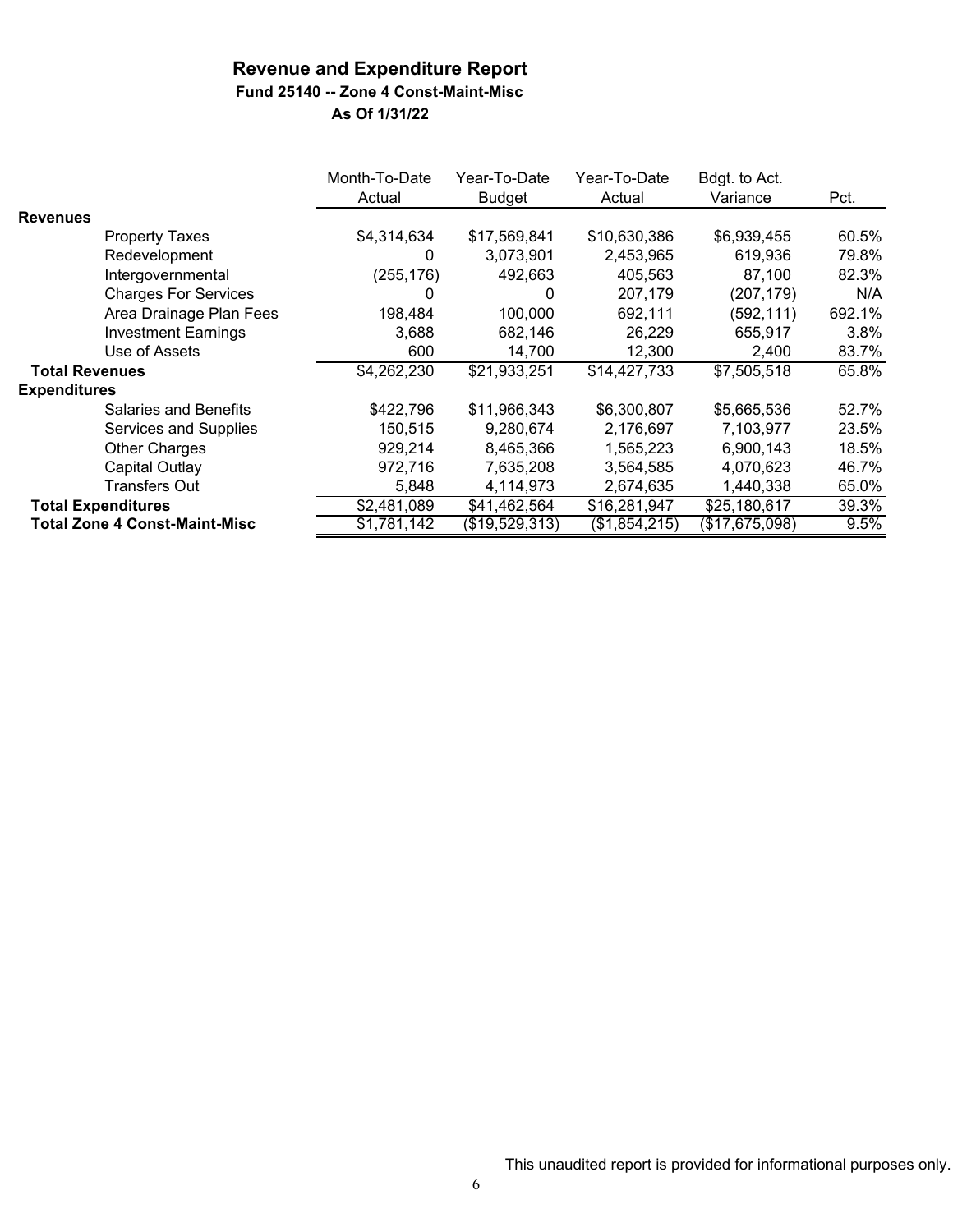# **Fund 25150 -- Zone 5 Const-Maint-Misc**

|                                      | Month-To-Date<br>Actual | Year-To-Date<br><b>Budget</b> | Year-To-Date<br>Actual | Bdgt. to Act.<br>Variance | Pct.     |
|--------------------------------------|-------------------------|-------------------------------|------------------------|---------------------------|----------|
| <b>Revenues</b>                      |                         |                               |                        |                           |          |
| <b>Property Taxes</b>                | \$988,612               | \$3,999,939                   | \$2,436,249            | \$1,563,690               | 60.9%    |
| Redevelopment                        | 0                       | 628,334                       | 543.551                | 84.783                    | 86.5%    |
| Intergovernmental                    | 1,040,133               | 4,082,769                     | 1,067,175              | 3,015,594                 | 26.1%    |
| <b>Investment Earnings</b>           | 1,138                   | 257,172                       | 8,005                  | 249,167                   | 3.1%     |
| <b>Total Revenues</b>                | \$2,029,883             | \$8,968,214                   | \$4,054,981            | \$4,913,233               | 45.2%    |
| <b>Expenditures</b>                  |                         |                               |                        |                           |          |
| <b>Salaries and Benefits</b>         | \$90,992                | \$2,351,508                   | \$974,186              | \$1,377,322               | 41.4%    |
| Services and Supplies                | 173,065                 | 2,635,397                     | 848,307                | 1,787,090                 | 32.2%    |
| <b>Other Charges</b>                 | 0                       | 3,890,362                     | 1,090                  | 3,889,272                 | $0.0\%$  |
| Capital Outlay                       | 0                       | 6,594,020                     | 0                      | 6,594,020                 | $0.0\%$  |
| <b>Transfers Out</b>                 | 1,398                   | 293,412                       | 6,459                  | 286,953                   | $2.2\%$  |
| <b>Total Expenditures</b>            | \$265,455               | \$15,764,699                  | \$1,830,043            | \$13,934,656              | 11.6%    |
| <b>Total Zone 5 Const-Maint-Misc</b> | \$1,764,429             | (\$6,796,485)                 | \$2,224,938            | (\$9,021,423)             | $-32.7%$ |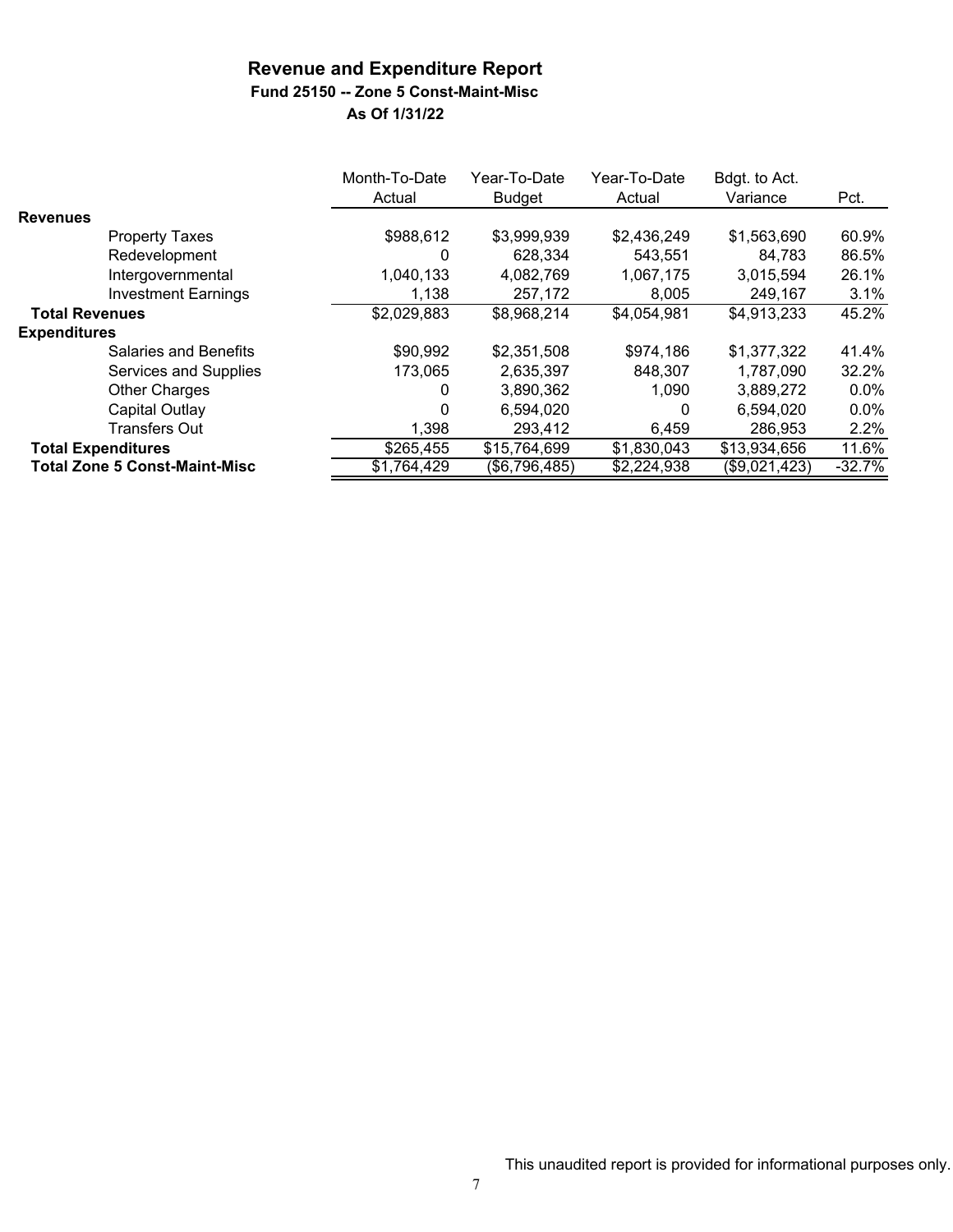**Fund 25160 -- Zone 6 Const-Maint-Misc**

|                           |                                      | Month-To-Date | Year-To-Date  | Year-To-Date | Bdgt. to Act. |          |
|---------------------------|--------------------------------------|---------------|---------------|--------------|---------------|----------|
|                           |                                      | Actual        | <b>Budget</b> | Actual       | Variance      | Pct.     |
| <b>Revenues</b>           |                                      |               |               |              |               |          |
|                           | <b>Property Taxes</b>                | \$1,163,809   | \$5,028,203   | \$2,867,470  | \$2,160,733   | 57.0%    |
|                           | Redevelopment                        | 0             | 1,348,784     | 1,066,399    | 282,385       | 79.1%    |
|                           | Intergovernmental                    | 15,065        | 3,962,140     | 21,521       | 3,940,619     | 0.5%     |
|                           | <b>Charges For Services</b>          | O             | 346           | 0            | 346           | 0.0%     |
|                           | <b>Investment Earnings</b>           | 904           | 260,800       | 6,375        | 254,425       | 2.4%     |
|                           | Use of Assets                        | 5,438         | 6,000         | 11,438       | (5, 438)      | 190.6%   |
| <b>Total Revenues</b>     |                                      | \$1,185,216   | \$10,606,273  | \$3,973,203  | \$6,633,070   | 37.5%    |
| <b>Expenditures</b>       |                                      |               |               |              |               |          |
|                           | <b>Salaries and Benefits</b>         | \$141,657     | \$3,125,259   | \$1,235,243  | \$1,890,016   | 39.5%    |
|                           | <b>Services and Supplies</b>         | 49,370        | 2,426,685     | 1,096,862    | 1,329,823     | 45.2%    |
|                           | Other Charges                        | 0             | 539,180       | 0            | 539,180       | $0.0\%$  |
|                           | <b>Capital Outlay</b>                | 0             | 8,903,123     | 0            | 8,903,123     | $0.0\%$  |
|                           | <b>Transfers Out</b>                 | 2,115         | 420,338       | 12,809       | 407,529       | 3.0%     |
| <b>Total Expenditures</b> |                                      | \$193,142     | \$15,414,585  | \$2,344,914  | \$13,069,671  | 15.2%    |
|                           | <b>Total Zone 6 Const-Maint-Misc</b> | \$992,074     | (\$4,808,312) | \$1,628,289  | (\$6,436,601) | $-33.9%$ |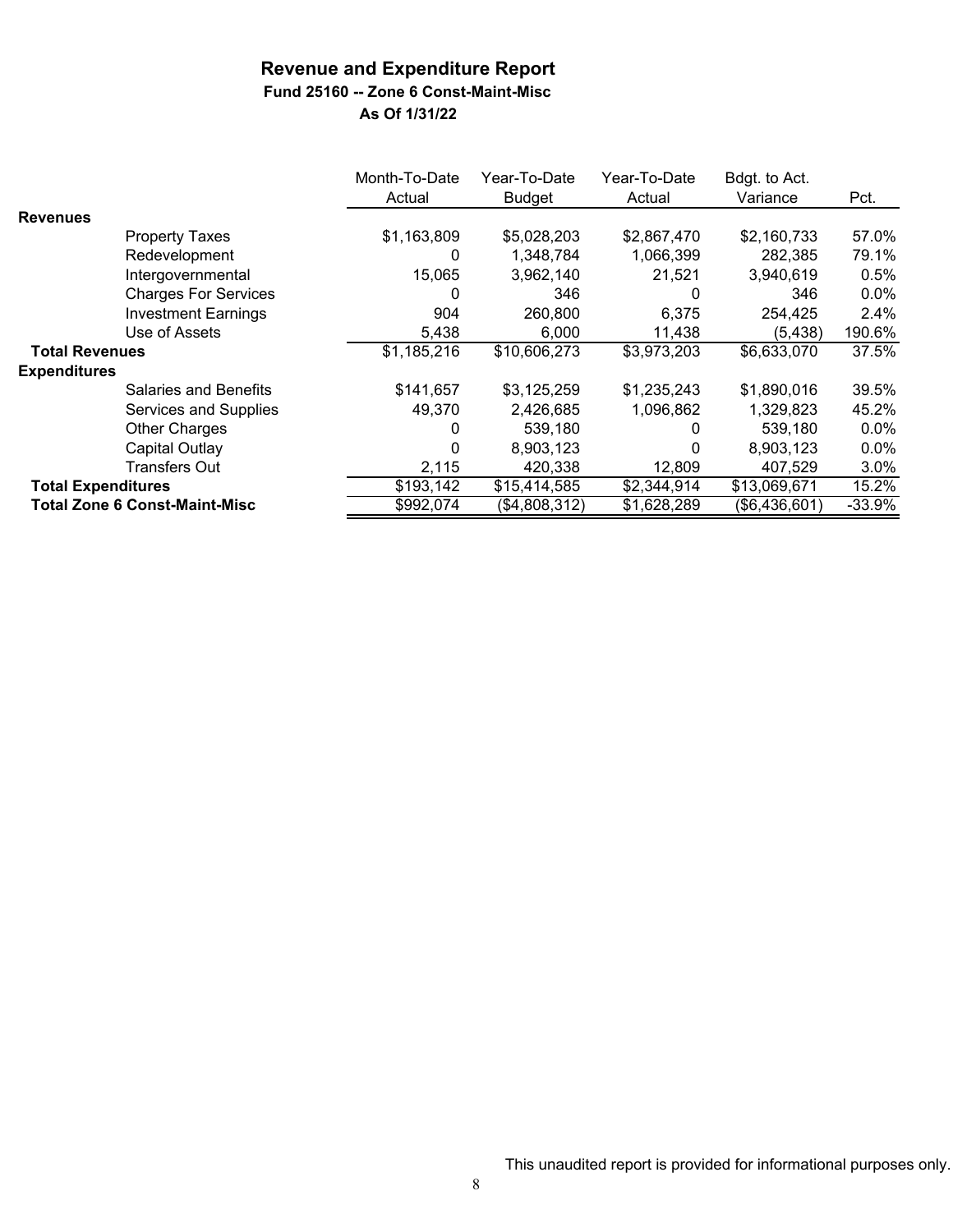### **Fund 25170 -- Zone 7 Const-Maint-Misc**

|                                      | Month-To-Date<br>Actual | Year-To-Date<br><b>Budget</b> | Year-To-Date<br>Actual | Bdgt. to Act.<br>Variance | Pct.     |
|--------------------------------------|-------------------------|-------------------------------|------------------------|---------------------------|----------|
| <b>Revenues</b>                      |                         |                               |                        |                           |          |
| <b>Property Taxes</b>                | \$1,370,253             | \$5,769,348                   | \$3,375,245            | \$2,394,103               | 58.5%    |
| Redevelopment                        | 0                       | 444,523                       | 250,492                | 194,031                   | 56.4%    |
| Intergovernmental                    | 17,728                  | 50,527                        | 25,326                 | 25,201                    | 50.1%    |
| <b>Charges For Services</b>          | 0                       | 50,000                        | 472,473                | (422, 473)                | 944.9%   |
| Area Drainage Plan Fees              | 172,362                 | 100,000                       | 430,180                | (330, 180)                | 430.2%   |
| <b>Investment Earnings</b>           | 2,090                   | 382.376                       | 14,549                 | 367,827                   | 3.8%     |
| <b>Total Revenues</b>                | \$1,562,433             | \$6,796,774                   | \$4,568,265            | \$2,228,509               | 67.2%    |
| <b>Expenditures</b>                  |                         |                               |                        |                           |          |
| Salaries and Benefits                | \$217,491               | \$2,713,127                   | \$1,583,490            | \$1,129,637               | 58.4%    |
| Services and Supplies                | 64,605                  | 3,861,927                     | 1,087,076              | 2,774,851                 | 28.1%    |
| <b>Other Charges</b>                 | 0                       | 3,150,479                     | 506,033                | 2,644,446                 | 16.1%    |
| Capital Outlay                       | 0                       | 5,682,783                     | 0                      | 5,682,783                 | 0.0%     |
| <b>Transfers Out</b>                 | 3,155                   | 376,238                       | 18,975                 | 357,263                   | 5.0%     |
| <b>Total Expenditures</b>            | \$285,250               | \$15,784,554                  | \$3,195,573            | \$12,588,981              | 20.2%    |
| <b>Total Zone 7 Const-Maint-Misc</b> | \$1,277,183             | (\$8,987,780)                 | \$1,372,692            | (\$10,360,472)            | $-15.3%$ |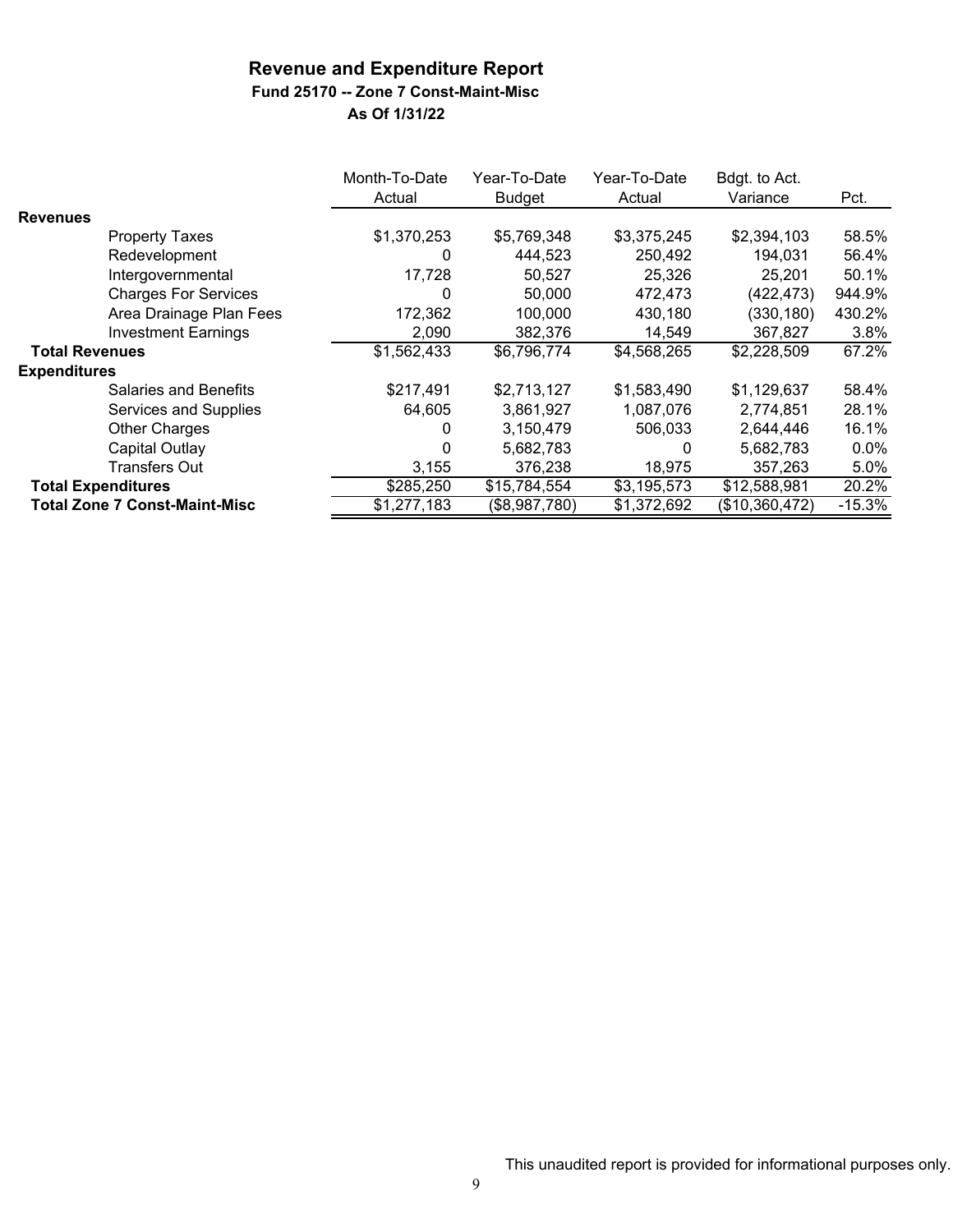### **Revenue and Expenditure Report Fund 25180 -- NPDES White Water Assessment As Of 1/31/22**

|                       |                                           | Month-To-Date<br>Actual | Year-To-Date<br><b>Budget</b> | Year-To-Date<br>Actual | Bdgt. to Act.<br>Variance | Pct.    |
|-----------------------|-------------------------------------------|-------------------------|-------------------------------|------------------------|---------------------------|---------|
| <b>Revenues</b>       |                                           |                         |                               |                        |                           |         |
|                       | <b>Special Assessments</b>                | \$159,843               | \$310,000                     | \$167,833              | \$142,167                 | 54.1%   |
|                       | Intergovernmental                         | 0                       | 387,018                       | 0                      | 387,018                   | $0.0\%$ |
|                       | <b>Investment Earnings</b>                | 168                     | 17,000                        | 1,192                  | 15,808                    | 7.0%    |
| <b>Total Revenues</b> |                                           | \$160,010               | \$714,018                     | \$169,026              | \$544,992                 | 23.7%   |
| <b>Expenditures</b>   |                                           |                         |                               |                        |                           |         |
|                       | Salaries and Benefits                     | \$27,144                | \$328,118                     | \$143,760              | \$184,358                 | 43.8%   |
|                       | Services and Supplies                     | 9,184                   | 401,890                       | 99,036                 | 302,854                   | 24.6%   |
|                       | <b>Other Charges</b>                      | 0                       | 1.000                         | 0                      | 1.000                     | $0.0\%$ |
|                       | <b>Transfers Out</b>                      | 398                     | 7,000                         | 1.873                  | 5.127                     | 26.8%   |
|                       | <b>Total Expenditures</b>                 | \$36,726                | \$738,008                     | \$244,668              | \$493,340                 | 33.2%   |
|                       | <b>Total NPDES White Water Assessment</b> | \$123,284               | (\$23,990)                    | (\$75,643)             | \$51,653                  | 315.3%  |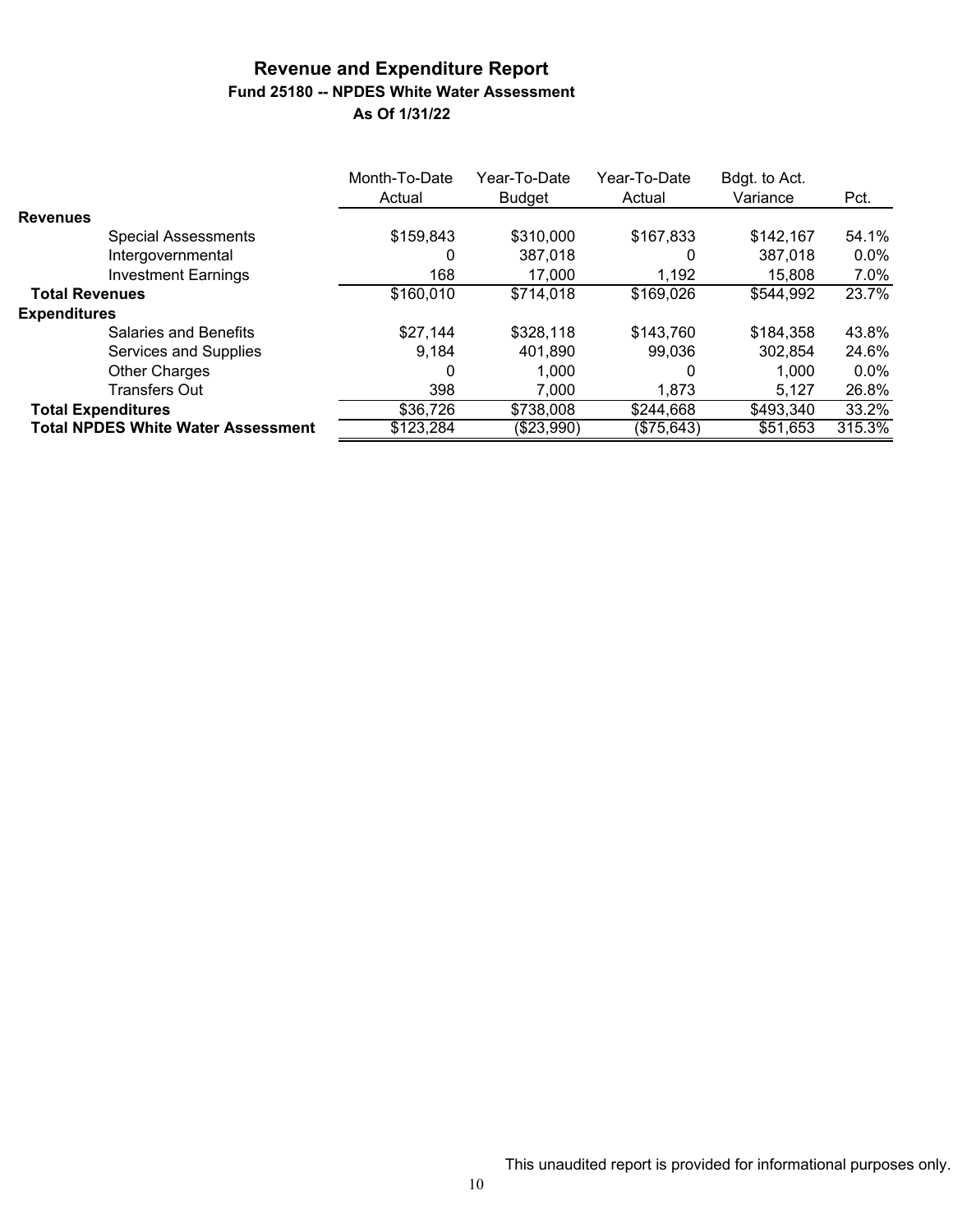### **Revenue and Expenditure Report Fund 25190 -- NPDES Santa Ana Assessment As Of 1/31/22**

|                                           | Month-To-Date<br>Actual | Year-To-Date<br>Budget | Year-To-Date<br>Actual | Bdgt. to Act.<br>Variance | Pct.     |
|-------------------------------------------|-------------------------|------------------------|------------------------|---------------------------|----------|
| <b>Revenues</b>                           |                         |                        |                        |                           |          |
| <b>Special Assessments</b>                | \$1,357,682             | \$2,718,160            | \$1,396,706            | \$1,321,454               | 51.4%    |
| <b>Investment Earnings</b>                | 318                     | 72,000                 | 2,370                  | 69,630                    | 3.3%     |
| <b>Total Revenues</b>                     | \$1,358,000             | \$2,790,160            | \$1,399,076            | \$1,391,084               | 50.1%    |
| <b>Expenditures</b>                       |                         |                        |                        |                           |          |
| <b>Salaries and Benefits</b>              | \$112,805               | \$1,069,685            | \$657,588              | \$412,097                 | 61.5%    |
| Services and Supplies                     | 44,745                  | 2,136,364              | 607,147                | 1,529,217                 | 28.4%    |
| <b>Other Charges</b>                      | 0                       | 1.000                  | 0                      | 1.000                     | $0.0\%$  |
| <b>Transfers Out</b>                      | 1,643                   | 25,000                 | 9,497                  | 15,503                    | 38.0%    |
| <b>Total Expenditures</b>                 | \$159,192               | \$3,232,049            | \$1,274,232            | \$1,957,817               | 39.4%    |
| <b>Total NPDES White Water Assessment</b> | \$1,198,808             | (\$441,889)            | \$124,844              | (\$566,733)               | $-28.3%$ |